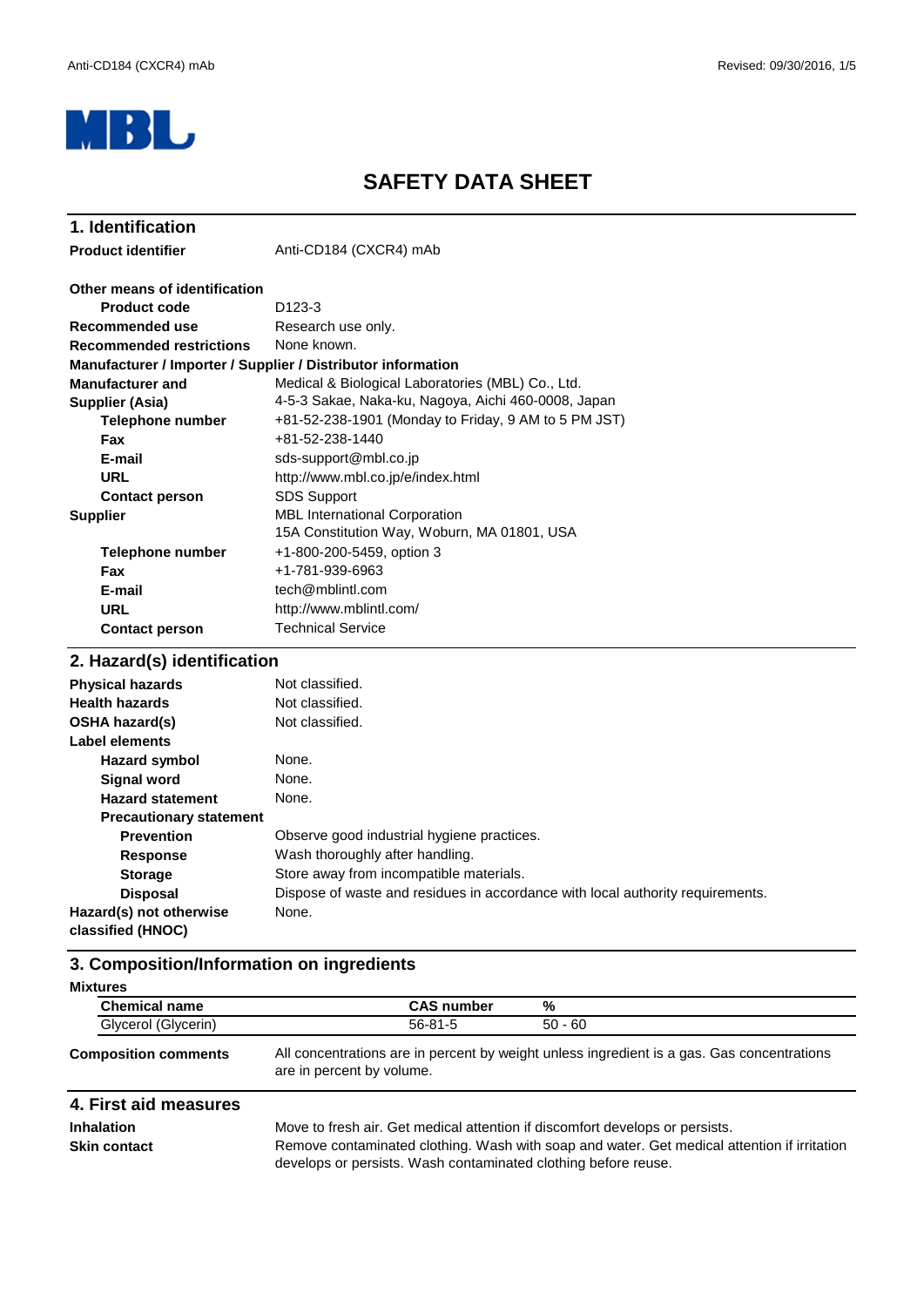| Eye contact                                                                  | Immediately flush with plenty of water for at least 15 minutes. If easy to do, remove contact<br>lenses. Get medical attention if irritation develops or persists. |
|------------------------------------------------------------------------------|--------------------------------------------------------------------------------------------------------------------------------------------------------------------|
| Ingestion                                                                    | Drink plenty of water. Seek medical advice.                                                                                                                        |
| Most important symptoms/<br>effects, acute and delayed                       | Irritation of eyes and mucous membranes. Mild skin irritation.                                                                                                     |
| Indication of immediate<br>medical attention and special<br>treatment needed | Treat symptomatically.                                                                                                                                             |
| <b>General information</b>                                                   | Get medical attention if any discomfort develops.                                                                                                                  |

#### **5. Fire fighting measures**

| Suitable extinguishing media<br>Unsuitable extinguishing<br>media | Water. Foam. Dry powder. Carbon dioxide (CO2).<br>None known.                                                                                             |
|-------------------------------------------------------------------|-----------------------------------------------------------------------------------------------------------------------------------------------------------|
| the chemical                                                      | Specific hazards arising from Fire or high temperatures create: Carbon oxides.                                                                            |
| Special protective equipment<br>and precautions for               | Self-contained breathing apparatus, operated in positive pressure mode and full protective<br>clothing must be worn in case of fire.                      |
| firefighters                                                      |                                                                                                                                                           |
| <b>Fire-fighting</b><br>equipment/instructions                    | Move containers from fire area if you can do that without risk. Use water spray to cool<br>unopened containers. Prevent entry to sewers and pubic waters. |

#### **6. Accidental release measures**

| Personal precautions,<br>protective equipment and<br>emergency procedures | Ensure adequate ventilation. Avoid inhalation of mist and contact with skin and eyes. For<br>personal protection, see Section 8 of the SDS.                                                                                                                                                                                                                                         |
|---------------------------------------------------------------------------|-------------------------------------------------------------------------------------------------------------------------------------------------------------------------------------------------------------------------------------------------------------------------------------------------------------------------------------------------------------------------------------|
| Methods and materials for<br>containment and cleaning up                  | Dike far ahead of liquid spill for later disposal. Small Spills: Absorb spillage with suitable<br>absorbent material. Clean contaminated surface thoroughly. After removal, flush<br>contaminated area thoroughly with water. Large Spills: Use a non-combustible material like<br>vermiculite, sand or earth to soak up the product and place into a container for later disposal. |
| <b>Environmental precautions</b>                                          | Prevent further leakage or spillage if safe to do so.                                                                                                                                                                                                                                                                                                                               |
| 7. Handling and storage                                                   |                                                                                                                                                                                                                                                                                                                                                                                     |
| <b>Precautions for safe handling</b>                                      | Provide adequate ventilation. Use work methods which minimize production of vapors and<br>mists. Avoid inhalation of mist and contact with skin and eyes. Wash hands after handling.<br>Observe good industrial hygiene practices.                                                                                                                                                  |

#### Keep container tightly closed. Store away from incompatible materials. **Conditions for safe storage, including any**

**incompatibilities**

#### **8. Exposure controls/personal protection**

#### **Occupational exposure limits**

|  | US. OSHA Table Z-1 Limits for Air Contaminants (29 CFR 1910.1000) |  |
|--|-------------------------------------------------------------------|--|
|  |                                                                   |  |

| Components             | Type. | Value               | Form                 |  |
|------------------------|-------|---------------------|----------------------|--|
| Glycerol (CAS 56-81-5) | PEL   | $5 \,\mathrm{mg/m}$ | Respirable fraction. |  |
|                        |       | 15 mg/m3            | Total dust.          |  |

| US. ACGIH Threshold Limit Values |      |                   |       |  |
|----------------------------------|------|-------------------|-------|--|
| Components                       | Type | Value             | Form  |  |
| Glycerol (CAS 56-81-5)           | TWA  | $10 \text{ mg/m}$ | Mist. |  |

**Appropriate engineering** Provide adequate ventilation and minimize the risk of inhalation of vapors and mists. **controls** No exposure standards allocated. **Exposure guidelines** No biological exposure limits noted for the ingredient(s). **Biological limit values**

#### **Individual protection measures, such as personal protective equipment**

**Eye/face protection Skin protection** Wear safety glasses.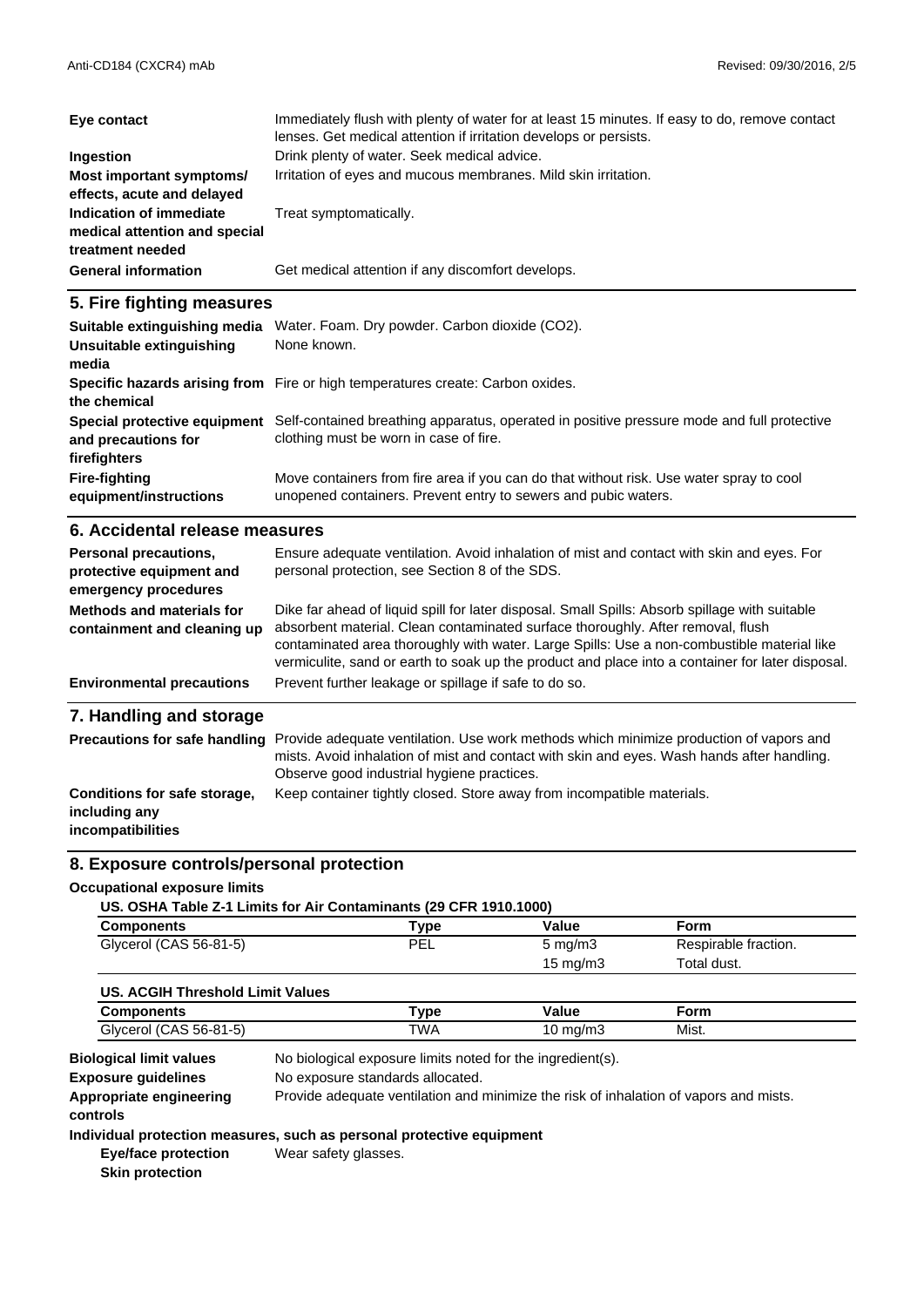| <b>Hand protection</b>            | Wear protective gloves. Nitrile gloves are recommended, but be aware that the liquid may<br>penetrate the gloves. Frequent change is advisable. Suitable gloves can be recommended<br>by the glove supplier.                                                                             |
|-----------------------------------|------------------------------------------------------------------------------------------------------------------------------------------------------------------------------------------------------------------------------------------------------------------------------------------|
| Other                             | Wear appropriate clothing to prevent repeated or prolonged skin contact. Wear protective<br>gloves. Nitrile gloves are recommended, but be aware that the liquid may penetrate the<br>gloves. Frequent change is advisable. Suitable gloves can be recommended by the glove<br>supplier. |
| <b>Respiratory protection</b>     | In case of inadequate ventilation or risk of inhalation of vapors, use suitable respiratory<br>equipment with combination filter (gas filter/dust filter). Seek advice from local supervisor.                                                                                            |
| <b>Thermal hazards</b>            | Wear appropriate thermal protective clothing, when necessary.                                                                                                                                                                                                                            |
| General hygiene<br>considerations | Handle in accordance with good industrial hygiene and safety practice. Wash hands after<br>handling. Routinely wash work clothing and protective equipment to remove contaminants.                                                                                                       |

## **9. Physical and chemical properties**

| Liquid.<br><b>Physical state</b><br>Viscous liquid.<br><b>Form</b><br>Colorless.<br>Color<br>Odorless.<br>Not available.<br>Neutral.<br>Not available.<br>Not available.<br>Not available.<br>Not available.<br>Not applicable.<br>Upper/lower flammability or explosive limits<br><b>Flammability limit</b><br>Not available.<br>- lower (%)<br>Not available.<br><b>Flammability limit</b><br>- upper $(\%)$<br>Not available.<br>Not available.<br>Not available.<br>Soluble in water.<br>Not available.<br>Not available.<br>Not available.<br>Not available. | Appearance                          |  |
|-------------------------------------------------------------------------------------------------------------------------------------------------------------------------------------------------------------------------------------------------------------------------------------------------------------------------------------------------------------------------------------------------------------------------------------------------------------------------------------------------------------------------------------------------------------------|-------------------------------------|--|
|                                                                                                                                                                                                                                                                                                                                                                                                                                                                                                                                                                   |                                     |  |
|                                                                                                                                                                                                                                                                                                                                                                                                                                                                                                                                                                   |                                     |  |
|                                                                                                                                                                                                                                                                                                                                                                                                                                                                                                                                                                   |                                     |  |
|                                                                                                                                                                                                                                                                                                                                                                                                                                                                                                                                                                   | Odor                                |  |
|                                                                                                                                                                                                                                                                                                                                                                                                                                                                                                                                                                   | <b>Odor threshold</b>               |  |
|                                                                                                                                                                                                                                                                                                                                                                                                                                                                                                                                                                   | pH                                  |  |
|                                                                                                                                                                                                                                                                                                                                                                                                                                                                                                                                                                   | <b>Melting point/freezing point</b> |  |
|                                                                                                                                                                                                                                                                                                                                                                                                                                                                                                                                                                   | Initial boiling point and           |  |
|                                                                                                                                                                                                                                                                                                                                                                                                                                                                                                                                                                   | boiling range                       |  |
|                                                                                                                                                                                                                                                                                                                                                                                                                                                                                                                                                                   | <b>Flash point</b>                  |  |
|                                                                                                                                                                                                                                                                                                                                                                                                                                                                                                                                                                   | <b>Evaporation rate</b>             |  |
|                                                                                                                                                                                                                                                                                                                                                                                                                                                                                                                                                                   | Flammability (solid, gas)           |  |
|                                                                                                                                                                                                                                                                                                                                                                                                                                                                                                                                                                   |                                     |  |
|                                                                                                                                                                                                                                                                                                                                                                                                                                                                                                                                                                   |                                     |  |
|                                                                                                                                                                                                                                                                                                                                                                                                                                                                                                                                                                   |                                     |  |
|                                                                                                                                                                                                                                                                                                                                                                                                                                                                                                                                                                   |                                     |  |
|                                                                                                                                                                                                                                                                                                                                                                                                                                                                                                                                                                   |                                     |  |
|                                                                                                                                                                                                                                                                                                                                                                                                                                                                                                                                                                   | Vapor pressure                      |  |
|                                                                                                                                                                                                                                                                                                                                                                                                                                                                                                                                                                   | <b>Vapor density</b>                |  |
|                                                                                                                                                                                                                                                                                                                                                                                                                                                                                                                                                                   | <b>Relative density</b>             |  |
|                                                                                                                                                                                                                                                                                                                                                                                                                                                                                                                                                                   | Solubility(ies)                     |  |
|                                                                                                                                                                                                                                                                                                                                                                                                                                                                                                                                                                   | <b>Partition coefficient</b>        |  |
|                                                                                                                                                                                                                                                                                                                                                                                                                                                                                                                                                                   | ( <i>n</i> -octanol/water)          |  |
|                                                                                                                                                                                                                                                                                                                                                                                                                                                                                                                                                                   | <b>Auto-ignition temperature</b>    |  |
|                                                                                                                                                                                                                                                                                                                                                                                                                                                                                                                                                                   | <b>Decomposition temperature</b>    |  |
|                                                                                                                                                                                                                                                                                                                                                                                                                                                                                                                                                                   | <b>Viscosity</b>                    |  |

## **10. Stability and reactivity**

| The product is non-reactive under normal conditions of use, storage and transport. |
|------------------------------------------------------------------------------------|
| Stable at normal conditions.                                                       |
| Hazardous reactions do not occur.                                                  |
|                                                                                    |
| Strong heating. Contact with incompatible materials.                               |
| Strong oxidizing agents.                                                           |
| None known.                                                                        |
|                                                                                    |
|                                                                                    |

### **11. Toxicological information**

#### **Information on likely routes of exposure**

| <b>Ingestion</b>  | Ingestion may cause irritation and malaise.                                                |
|-------------------|--------------------------------------------------------------------------------------------|
| <b>Inhalation</b> | Under normal conditions of intended use, this material is not expected to be an inhalation |
|                   | hazard.                                                                                    |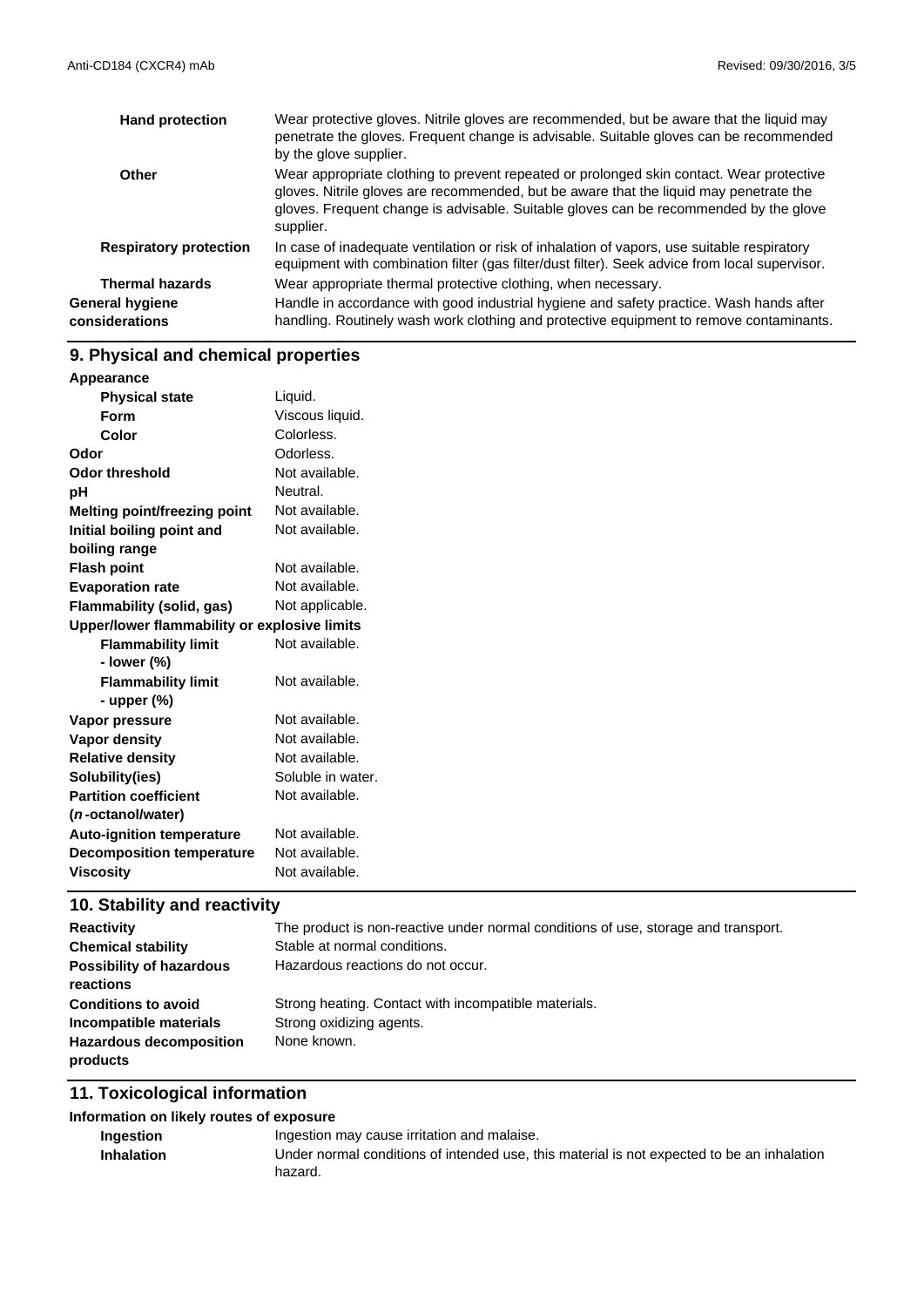| <b>Skin contact</b>                  | May cause skin irritation. Causes skin irritation.                 |  |
|--------------------------------------|--------------------------------------------------------------------|--|
| Eye contact                          | May cause eye irritation on direct contact. Causes eye irritation. |  |
| Symptoms related to the              | Irritation of eyes and mucous membranes. Mild skin irritation.     |  |
| physical, chemical and               |                                                                    |  |
| toxicological characteristics        |                                                                    |  |
| Information on toxicological effects |                                                                    |  |
| <b>Acute toxicity</b>                | Ingestion may cause irritation and malaise.                        |  |
| <b>Skin corrosion/irritation</b>     | May cause skin irritation.                                         |  |
| Serious eye damage/eye               | May cause eye irritation on direct contact.                        |  |
| <i>irritation</i>                    |                                                                    |  |
| <b>Respiratory sensitization</b>     | Not classified.                                                    |  |
| <b>Skin sensitization</b>            | Not a skin sensitizer.                                             |  |
| Germ cell mutagenicity               | Not classified.                                                    |  |
| Carcinogenicity                      | IARC not listed.                                                   |  |
| <b>Reproductive toxicity</b>         | Not classified.                                                    |  |
| Specific target organ toxicity       | Knowledge about health hazard is incomplete.                       |  |
| - single exposure                    |                                                                    |  |
| Specific target organ toxicity       | Knowledge about health hazard is incomplete.                       |  |
| - repeated exposure                  |                                                                    |  |
| <b>Aspiration hazard</b>             | Not classified.                                                    |  |
| 12 Ecological information            |                                                                    |  |

| $12.$ Loorogioal IIIIoniaaloni                              |                                                                                                                                                                                                      |         |
|-------------------------------------------------------------|------------------------------------------------------------------------------------------------------------------------------------------------------------------------------------------------------|---------|
| <b>Ecotoxicity</b>                                          | The product is not classified as environmentally hazardous. However, this does not exclude<br>the possibility that large or frequent spills have a harmful or damaging effect on the<br>environment. |         |
| Persistence and degradability The product is biodegradable. |                                                                                                                                                                                                      |         |
| <b>Bioaccumulative potential</b>                            | The product is not bioaccumulating.                                                                                                                                                                  |         |
| Partition coefficient n-octanol / water (log Kow)           |                                                                                                                                                                                                      |         |
|                                                             | Glycerol (CAS 56-81-5)                                                                                                                                                                               | $-1.76$ |
| Mobility in soil                                            | Expected to be highly mobile in soil.                                                                                                                                                                |         |
| <b>Mobility in general</b>                                  | The product is water soluble and may spread in water systems.                                                                                                                                        |         |
| Other adverse effects                                       | No data available.                                                                                                                                                                                   |         |

#### **13. Disposal considerations**

| <b>Disposal instructions</b> | Dispose of in accordance with all applicable regulations. Do not discharge into drains, water<br>courses or onto the ground. |
|------------------------------|------------------------------------------------------------------------------------------------------------------------------|
| Local disposal regulations   | Dispose of in accordance with local regulations.                                                                             |
| Hazardous waste code         | Not regulated.                                                                                                               |
|                              | Waste from residues / unused Dispose of in accordance with local regulations.                                                |
| products                     |                                                                                                                              |
| Contaminated packaging       | Dispose of in same manner as unused product.                                                                                 |

#### **14. Transport information**

| <b>DOT</b>                         | Not regulated as a dangerous good. |
|------------------------------------|------------------------------------|
| <b>IATA</b>                        | Not regulated as a dangerous good. |
| <b>IMDG</b>                        | Not regulated as a dangerous good. |
| <b>Transport in bulk according</b> | Not applicable.                    |
| to Annex II of MARPOL 73/78        |                                    |
| and the IBC Code                   |                                    |

#### **15. Regulatory information**

**US federal regulations** This product is hazardous according to OSHA 29 CFR 1910.1200. All components are on the U.S. EPA TSCA Inventory List.

**OSHA Specifically Regulated Substances (29 CFR 1910.1001-1050) TSCA Section 12(b) Export Notification (40 CFR 707, Subpt. D)** Not regulated.

Not regulated. Not listed.

**Superfund Amendments and Reauthorization Act of 1986 (SARA)**

**CERCLA Hazardous Substance List (40 CFR 302.4)**